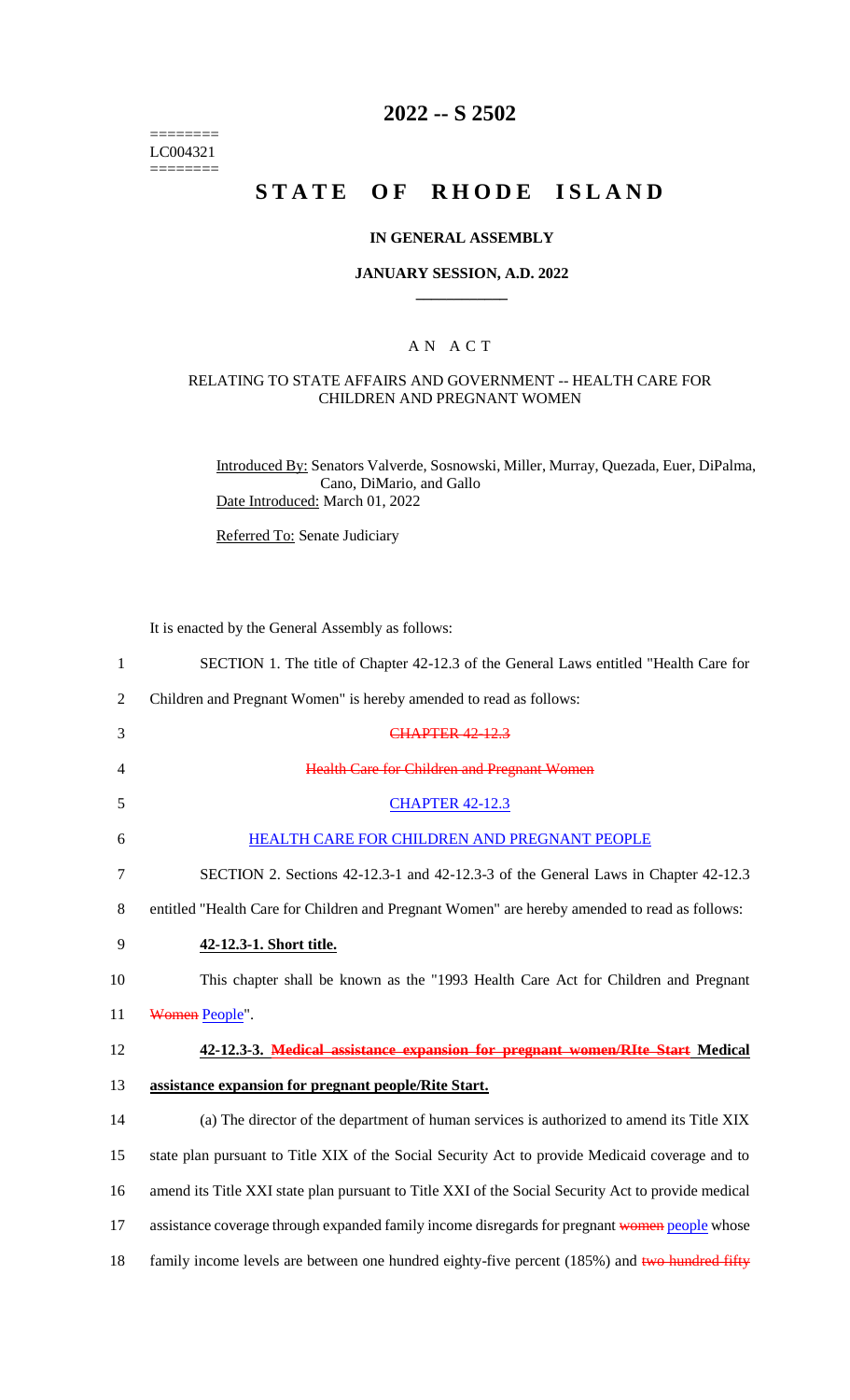1 percent (250%) four hundred percent (400%) of the federal poverty level. The department is further authorized to promulgate any regulations necessary and in accord with Title XIX [42 U.S.C. § 1396 et seq.] and Title XXI [ 42 U.S.C. § 1397aa et seq.] of the Social Security Act necessary in order to implement said state plan amendment. The services provided shall be in accord with Title XIX [42 U.S.C. § 1396 et seq.] and Title XXI [ 42 U.S.C. § 1397aa et seq.] of the Social Security Act.

 (b) The director of the department of human services is authorized and directed to establish a payor of last resort program to cover prenatal, delivery and postpartum care. The program shall cover the cost of maternity care for:

 (1) any woman Any person who lacks health insurance coverage for maternity care and who is not eligible for medical assistance under Title XIX [42 U.S.C. § 1396 et seq.] and Title XXI [ 42 U.S.C. § 1397aa et seq.] of the Social Security Act including, but not limited to, a noncitizen 12 pregnant woman person lawfully admitted for permanent residence on or after August 22, 1996, 13 without regard to the availability of federal financial participation, provided such pregnant woman 14 person satisfies all other eligibility requirements-; or

 (2) Any person whose private health insurance coverage fails to cover any portion of 16 treatment related to their pregnancy as set forth in subsection (b)(3) of this section;

 (3) The director shall promulgate regulations to implement this program. Such regulations shall include specific eligibility criteria; the scope of services to be covered; procedures for administration and service delivery; referrals for non-covered services; outreach; and public education. Excluded services under this subsection will include, but not be limited to, induced 21 abortion except in cases of rape or incest or to save the life of the pregnant individual person.

 (c) The department of human services may enter into cooperative agreements with the 23 department of health and/or other state agencies to provide services to individuals any person eligible for services under subsections (a) and (b) above.

(d) The following services shall be provided through the program:

- (1) Ante-partum and postpartum care;
- (2) Delivery;
- (3) Cesarean section;
- (4) Newborn hospital care;
- (5) Inpatient transportation from one hospital to another when authorized by a medical
- provider; and

(6) Prescription medications and laboratory tests.

(e) The department of human services shall provide enhanced services, as appropriate, to

34 pregnant women people as defined in subsections (a) and (b), as well as to other pregnant women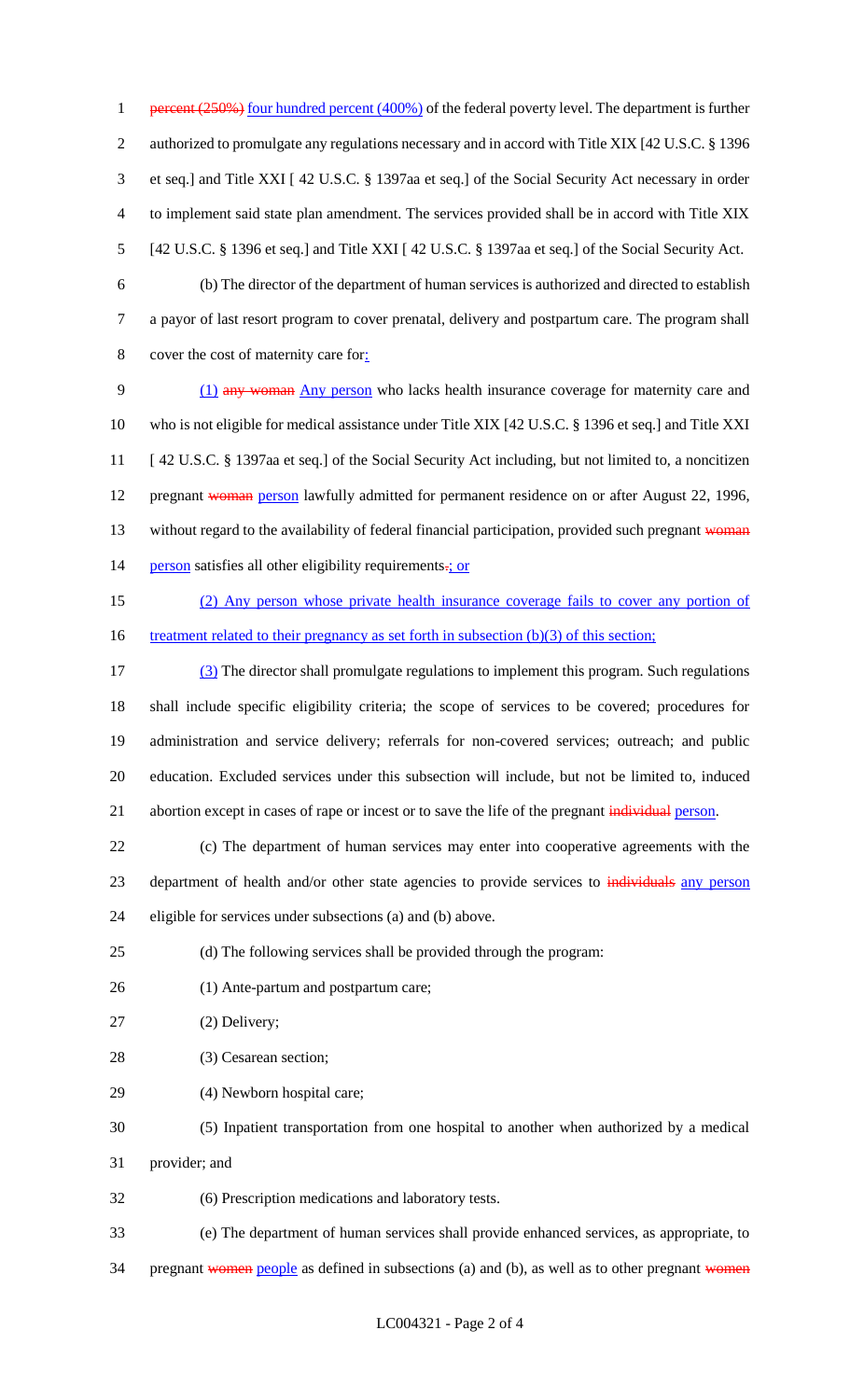1 people eligible for medical assistance. These services shall include: care coordination, nutrition and social service counseling, high risk obstetrical care, childbirth and parenting preparation programs, smoking cessation programs, outpatient counseling for drug-alcohol use, interpreter services, mental health services, and home visitation. The provision of enhanced services is subject to available appropriations. In the event that appropriations are not adequate for the provision of these services, the department has the authority to limit the amount, scope and duration of these enhanced services.

 (f) The department of human services shall provide for extended family planning services 9 for up to twenty-four (24) months postpartum. These services shall be available to women people who have been determined eligible for RIte Start or for medical assistance under Title XIX [42 U.S.C. § 1396 et seq.] or Title XXI [ 42 U.S.C. § 1397aa et seq.] of the Social Security Act.

SECTION 3. This act shall take effect upon passage.

======== LC004321 ========